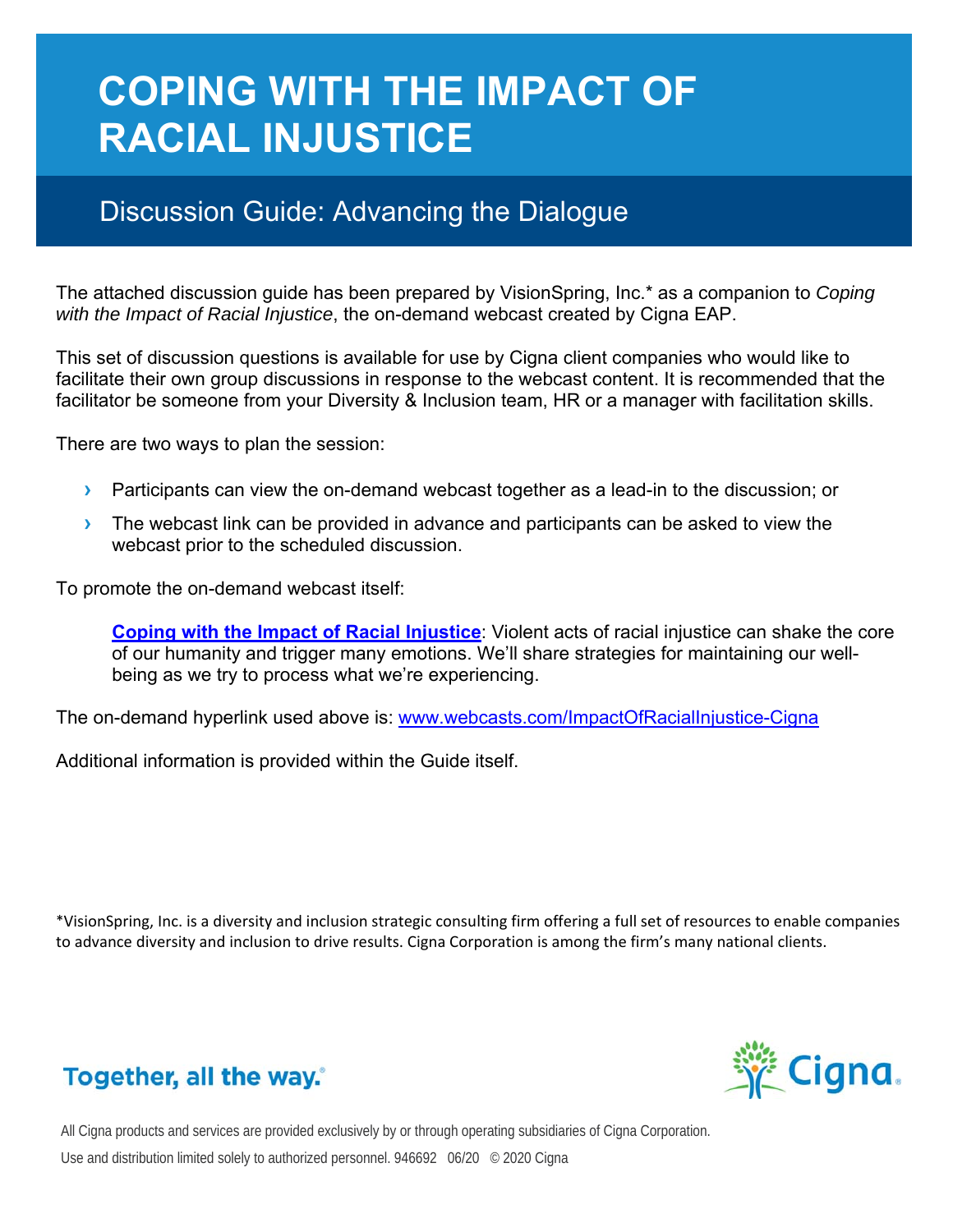Coping with the Impact of Racial Injustice Discussion Guide Advancing the Dialogue

# VisionSpring **Inclusion Learning Loop**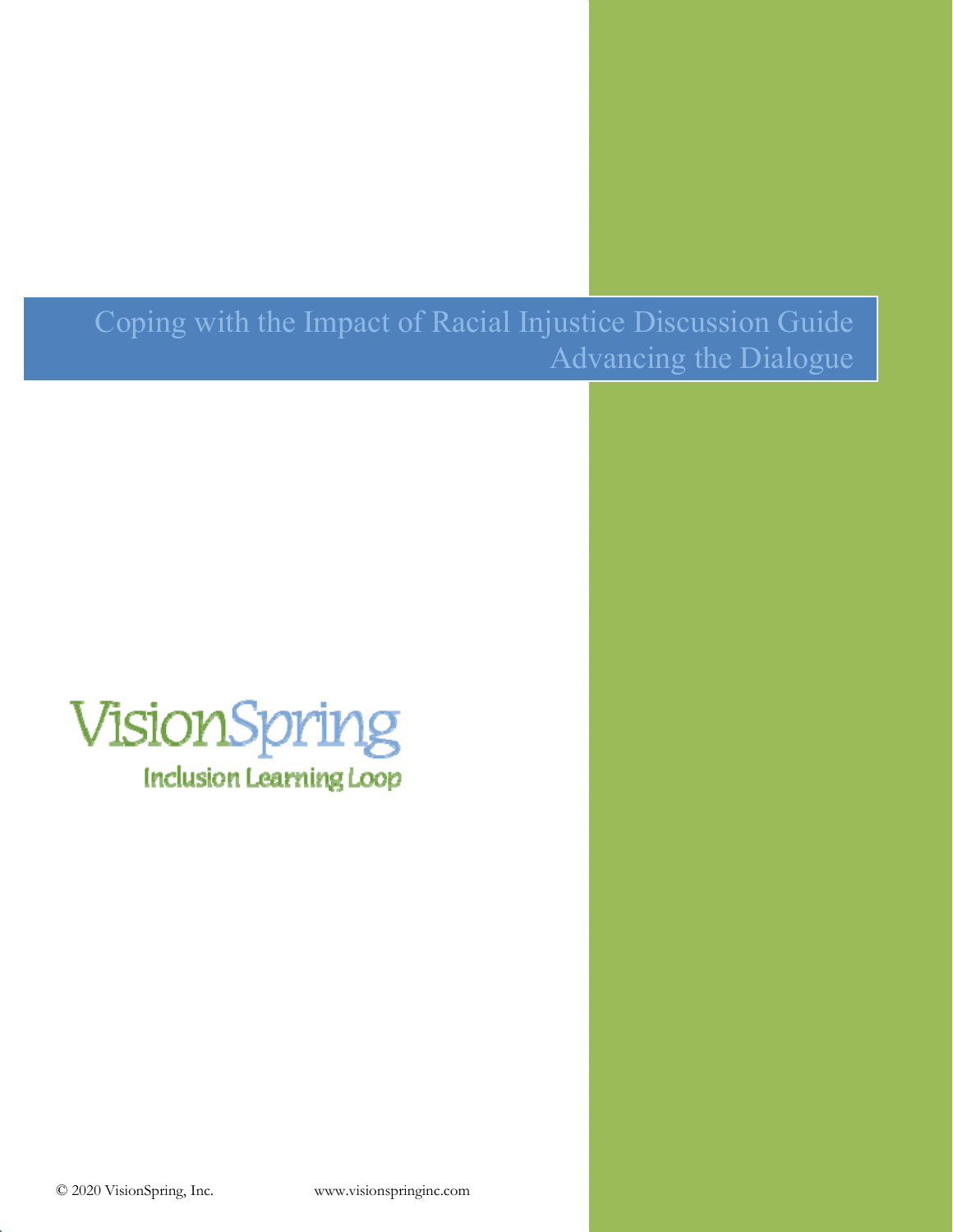### Coping with the Impact of Racial Injustice Discussion Guide

#### **Introduction**

#### **What is the Coping with the Impact of Racial Injustice Discussion Guide?**

The Coping with the Impact of Racial Injustice Discussion Guide is a set of discussion questions that teams can using to further discuss their thoughts and feelings following Cigna's webcast on Coping with the Impact of Racial Injustice.

#### **Who is it designed for?**

The Guide is designed for leaders, managers and their teams as a way to further discuss how to cope with the impact of racial injustice. Some facilitation skill is required to lead a successful conversation.

#### **How can you use it?**

This discussion should be hosted after everyone has had the opportunity to watch Cigna's webcast (www.webcasts.com/ImpactOfRacialInjustice-Cigna).

This exercise can be effectively executed in 15 - 20 minutes.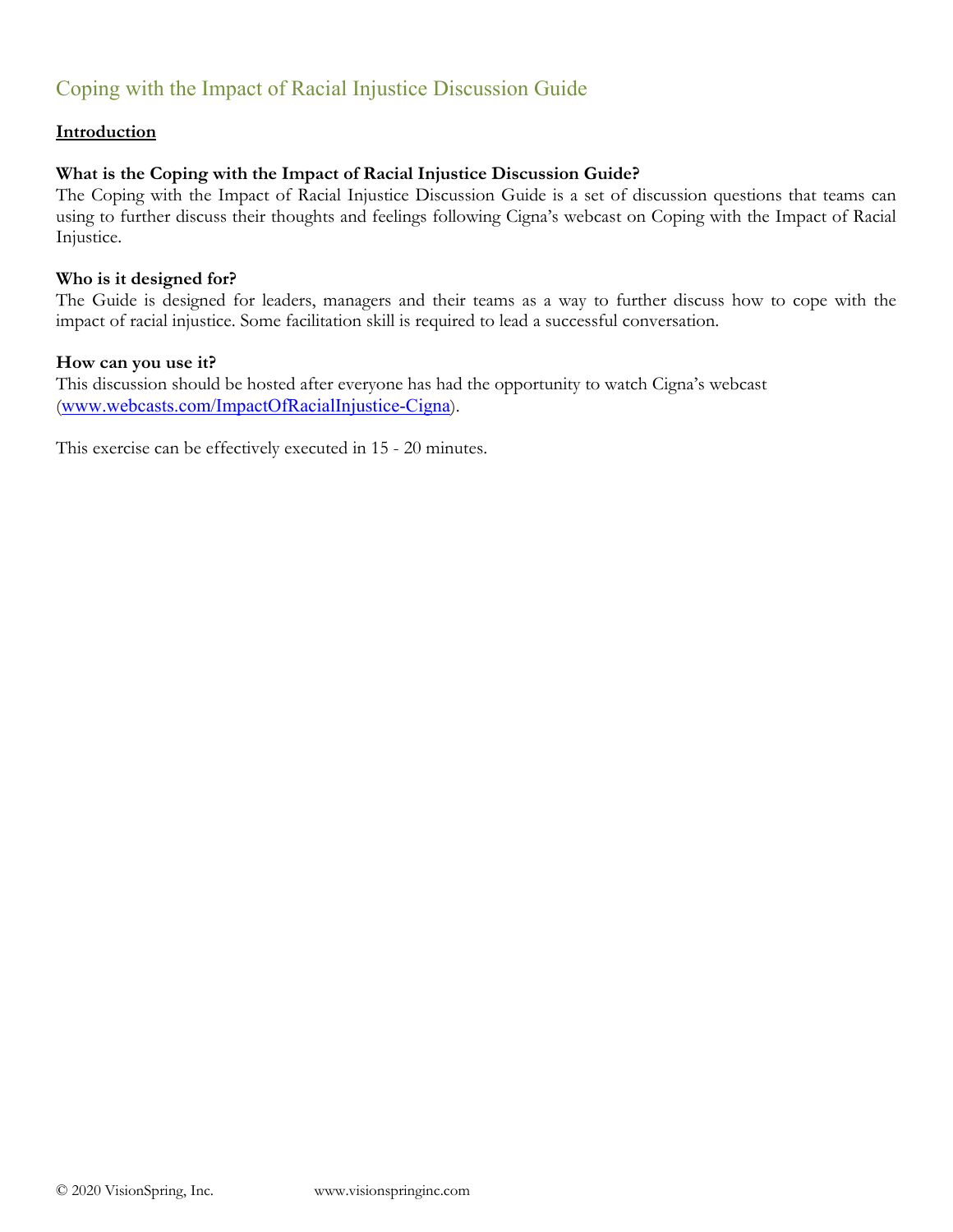## Coping with the Impact of Racial Injustice Discussion Guide: Facilitator Prep

### **INSTRUCTIONS**

| Event Title | Coping with the Impact of Racial Injustice Discussion Guide                                                                      |
|-------------|----------------------------------------------------------------------------------------------------------------------------------|
| Pre-Prep    | Select date and time to host conversation.                                                                                       |
| Pre-Prep    | Determine participant list and invite participants.                                                                              |
| Pre-Prep    | Make sure all participants have had the opportunity to watch Cigna's Webcast<br>(www.webcasts.com/ImpactOfRacialInjustice-Cigna) |
| Pre-Prep    | Review the Discussion Guide to prep for your meeting.                                                                            |
| 20 minutes  | <b>Host Discussion</b>                                                                                                           |
|             | Opening remarks                                                                                                                  |
|             | Provide overview of discussion                                                                                                   |
|             | Share your thoughts on the webcast<br>$\bullet$                                                                                  |
|             | Use the dialogue questions below to engage participants in interactive discussion.                                               |